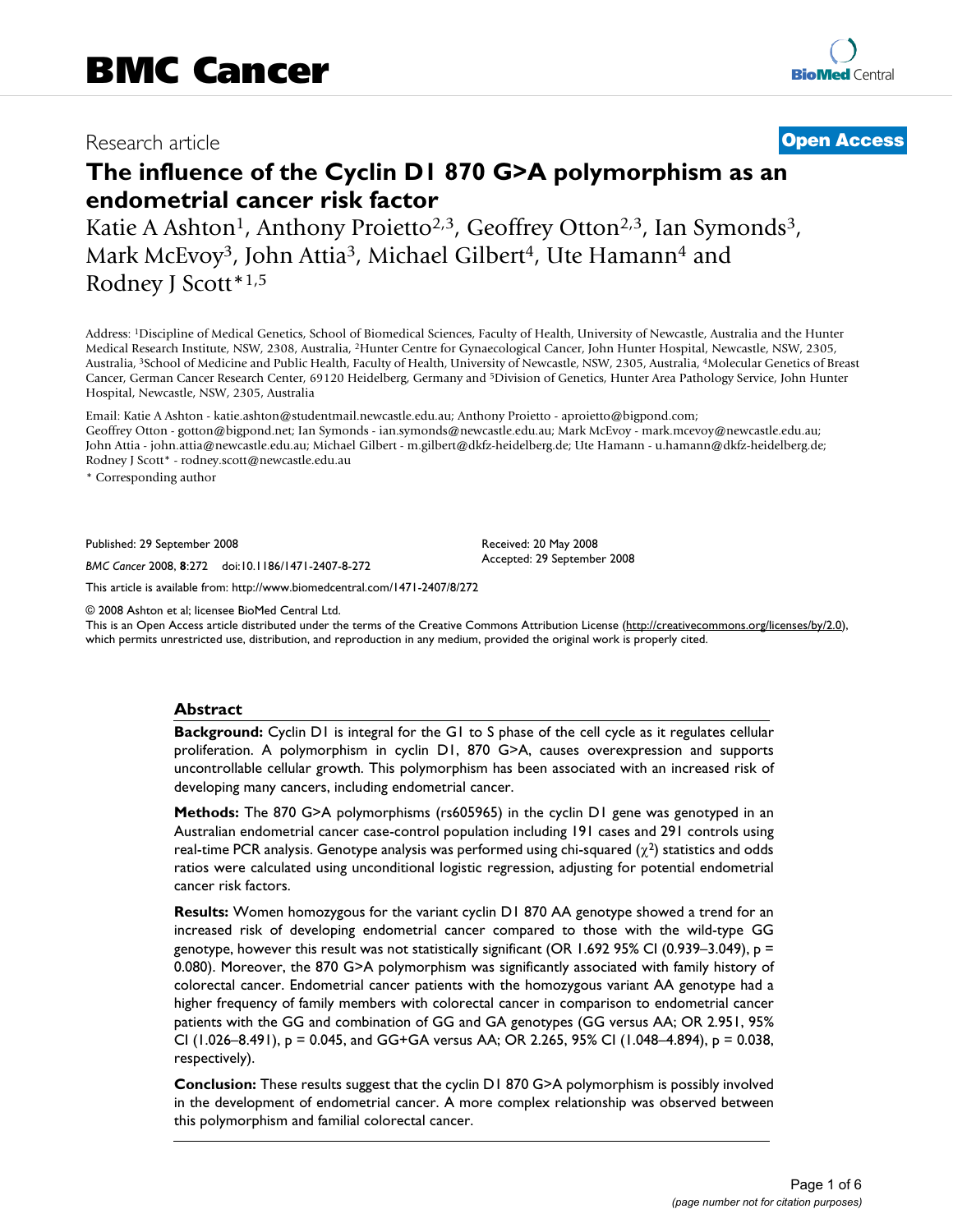### **Background**

Cyclin D1 (CCND1) is a key protein in the regulation of the cell cycle at the G1 to S phase transition, and is essential for regulation of proliferation, differentiation and transcriptional control [1]. Overexpression of cyclin D1 induces excessive cellular proliferation and is a feature of a number of cancers, including endometrial and colorectal cancer [2-6]. Specifically for endometrial cancer, numerous studies have reported increased cellular proliferation co-existing with progressive derailment of cyclin D1, leading to the progression of hyperplasia to endometrial endometriod carcinoma [7-9]. Many association studies have focused their attention to the functionally significant 870 G>A polymorphism in cyclin D1 which creates two different splice variant transcripts [10]. The normal transcript encodes exon 5 which is essential for ubiquitin-mediated proteolysis whereas the other transcript lacks the destruction box in exon 5 and increases the half life of cyclin D1 [10]. The A allele of the 870 G>A polymorphism in cyclin D1 encodes the alternate transcript and increased levels of cyclin D1 are also evident in the heterozygous state [10,11].

Previous studies have reported inconsistent findings for the cyclin D1 polymorphism and a number of different cancers. With respect to endometrial cancer, there has been one published report on the association between the cyclin D1 870 G>A polymorphism and endometrial cancer risk in Korean women [12]. Kang et al. (2005) [12] reported that endometrial cancer patients with the AA genotype had an increased risk of disease compared to carriers of the GG genotype and the combination of the GG and GA genotypes, suggestive of a recessive model for the A allele.

Endometrial cancer is the most common gynaecological malignancy in Western countries and it is important to determine the genetic variants associated with disease since the genetic basis is poorly understood. Estrogen and its metabolites have been associated with an increased risk of developing endometrial cancer due to their ability to cause DNA damaging events [13], therefore cell cycle control is integral for the recognition, repair and/or elimination of DNA damage to prevent the initiation of cancer.

The focus of this study was to examine the 870 G>A polymorphism in cyclin D1 and its association with endometrial cancer risk in Caucasians including 191 endometrial cancer cases and 291 controls.

## **Methods**

#### *Study Population*

This study initially consisted of 213 consecutively recruited women with histologically confirmed endometrial cancer who presented for treatment at the Hunter

Centre for Gynaecological Cancer, John Hunter Hospital, Newcastle, New South Wales, Australia between the years 1992 and 2005. Women that had additionally been diagnosed with breast cancer were excluded from this study.

The final analysis included 191 endometrial cancer patients. Data on reproductive and environmental risk factors including ethnicity, body mass index (BMI), diabetes, high blood pressure (HBP), age of diagnosis of endometrial cancer, age of menarche, age of menopause, other personal cancer history, family history of cancer (defined as cancer in the index patient plus one or more first or second degree relatives diagnosed with cancer), parity, breastfeeding, oral contraceptive use, chemotherapy, radiotherapy, hormone therapy (HT), smoking and alcohol use was collected using self reported questionnaires. Information regarding recurrence, stage, grade and histology of endometrial cancer was collected from the medical records.

The control population consisted of 291 women who were recruited between the years 2004 and 2005 for the Hunter Community Study. This study aims to identify genetic and environmental factors associated with ageing in a cohort of individuals obtained from the Hunter region, Newcastle, New South Wales, Australia. Any control that had a prior diagnosis of either breast or endometrial cancer was excluded from the study. Controls were matched to cases by sex and age.

All participants provided informed written consent prior to participation in this study. Ethics approval was obtained from the Human Research Ethics Committee, University of Newcastle and the Hunter Area Research Ethics Committee, Hunter New England Health Service, Newcastle, New South Wales, Australia.

#### *DNA Isolation*

Genomic DNA was extracted from 10 ml EDTA blood as previously described [14].

#### *Molecular Analysis*

Genotyping of the cyclin D1 870 G>A polymorphism (rs603965) was performed on an ABI PRISM® 7500 Real-Time PCR System (PE Applied Biosystems, Foster City, CA), using primers and probes from Assay-by-Demand (Applied Biosystems) (assay ID: C\_744725\_1). The assay was performed under universal conditions previously described [15]. The genotyping results were confirmed by a second laboratory research assistant and 5% of the samples were re-genotyped with 100% concordance. Any sample where a genotype could not be accurately assessed was re-genotyped. If it failed a second time, it was discarded from the analysis. The overall call rates were in the range from 99.7–100%.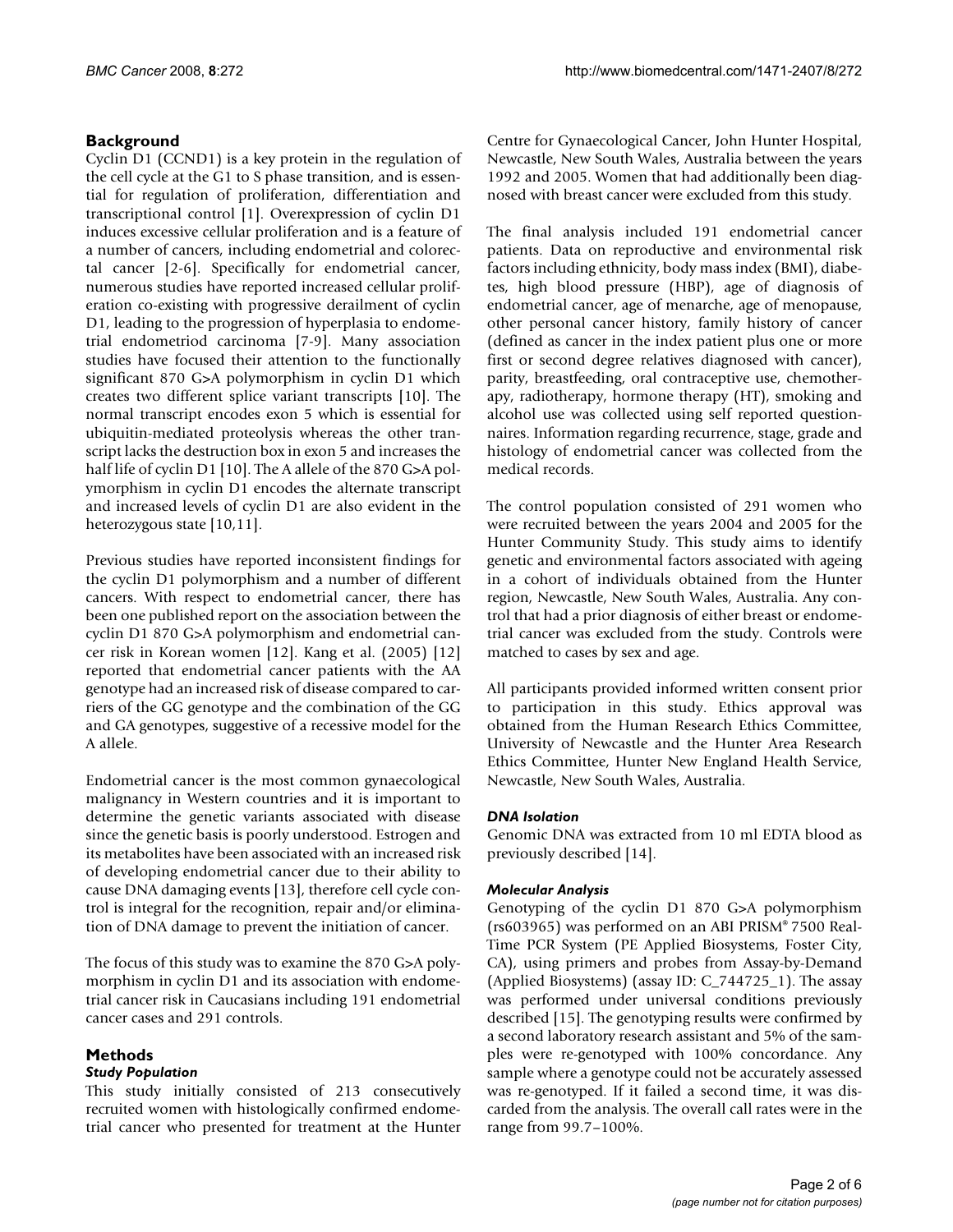#### *Statistical Analysis*

Power calculations were performed using Quanto (Version 1.2.3, May 2007, [http://hydra.usc.edu/GxE.](http://hydra.usc.edu/GxE) The number of cases and controls were chosen to detect a 2 fold increased risk, assuming a dominant genetic model, minor allele frequency of 6.5%,  $p = 0.05$ , 80% power and 1.52 control/case ratio. For each polymorphism, Hardy-Weinberg Equilibrium (HWE) was calculated in the control groups to check for compliance using the Institute for Human Genetics, statistics website, [http://ihg2.helm](http://ihg2.helmholtz-muenchen.de/ihg/snps.html) [holtz-muenchen.de/ihg/snps.html](http://ihg2.helmholtz-muenchen.de/ihg/snps.html) (Munich, Germany). To determine differences in genotype frequencies and environmental and reproductive risk factors between the cases and controls, chi-squared  $(\chi^2)$  statistics, odds ratios (ORs) and 95% confidence intervals (CI) were calculated using unconditional logistic regression. Multivariate unconditional logistic regression was performed to determine if any risk factors altered the significance of the genotype frequency results. The risk factors taken into account were: BMI (<25 and  $\geq$  25 kg/m<sup>2</sup>) diabetes (yes/ no), HBP (yes/no), HT (yes/no), personal history of cancer (yes/no), smoking (ever/never) and alcohol consumption (ever/never). Other risk factors such as age of menopause were not included in the analysis since this information was not available for the controls.

The genotype frequencies of the cyclin D1 870 G>A polymorphism was compared in the case group stratified for the following environmental and reproductive risk factors; BMI (<25 versus >= 25), age of menarche (<12  $v$  >= 12), age of menopause  $\left($  <50 versus >= 50), parity  $\left(yes\right)$ no), oral contraceptive use (ever/never), HBP (yes/no), diabetes (yes/no), personal history of ovarian, colorectal, and/or cervical cancer (yes/no), radiotherapy (yes/no), chemotherapy (yes/no), hormone therapy (yes/no), family history of uterine, breast, colorectal and/or ovarian cancer (yes/no, defined as one first or second degree relative with cancer), smoking (ever/never), alcohol (ever/ never), stage of cancer, grade of cancer, histology and cancer recurrence. This analysis was performed by using chisquared  $(\chi^2)$  analysis and ORs and 95% CIs were calculated using unconditional logistic regression.

T-tests were used to determine differences in the age of diagnosis of endometrial cancer by genotype. Kaplan Meier survival analysis was used to plot the cumulative survival versus the patient's age of diagnosis of endometrial cancer. By comparing the Kaplan-Meier survival curves for each genotype, we tested if there were differences in the age of diagnosis of endometrial cancer by genotype. The Wilcoxon's test was used to determine the significance of observations from early ages of diagnosis, log-rank test, which gives more weight to later ages and Tarone-Ware test, which is an intermediate of the two other tests were used to examine the homogeneity of the survival curves. The polymorphisms that showed a statistically significant difference between the genotypes and the age of diagnosis of endometrial cancer for all three statistical tests were further examined by a multivariate Cox regression model where a number of specific risk factors were incorporated into the analysis.

The significance levels of all tests were set at  $p < 0.05$  and were two-sided. All statistical analysis was performed with Intercooled STATA 8.2 (Stata Corp., College Station, TX, USA), SPSS Version 15 (SPSS Inc. Chicago, IL, USA) and GraphPad Instat version 3.06 (GraphPad Software, San Diego, CA, USA).

#### **Results**

Cases and controls were different with respect to potential endometrial cancer risk factors, including HBP, diabetes, HT, alcohol consumption, personal history of any cancer, personal history of ovarian cancer, cervical cancer and other cancers. The characteristics of the cases and controls are shown in table 1. The distributions of the cyclin D1 genotypes among the controls did not deviate from HWE.

The genotype frequencies were compared between the cases and controls for the cyclin D1 870 G>A polymorphism, however no significant differences were observed (table 2). However, there was a trend for increased risk of developing endometrial cancer for women with the AA genotype compared to those with the GG genotype  $(OR_{\text{adi}})$ 1.692 95% CI  $(0.939 - 3.049)$ , p = 0.080).

Kaplan-Meier survival analysis and T-tests were used to evaluate the influence of the cyclin D1 870 G>A polymorphism on the age of diagnosis of endometrial cancer. No significant differences were observed (data not shown).

Family histories of other cancers in association with the index endometrial cancer cases were identified in subsets of patients. The disease associations included first and/or second degree relatives with breast, ovarian, endometrial and colorectal cancer. No relationships between the presence of the 870 G>A SNP and endometrial cancer in association with family clusterings of breast, ovarian or endometrial cancer were observed. There was, however, a significant association between the cyclin D1 870 G>A polymorphism and family history of colorectal cancer shown in table 3. Endometrial cancer patients with the variant (AA) genotype had a higher frequency of family members with colorectal cancer compared to those with the GG and GA genotypes (GG versus AA; OR 2.951, 95% CI (1.026–8.491),  $p = 0.045$ , and GG+GA versus AA; OR 2.265, 95% CI  $(1.048-4.894)$ , p = 0.038).

In regards to the other environmental and reproductive risk factors examined in the case group, the genotype fre-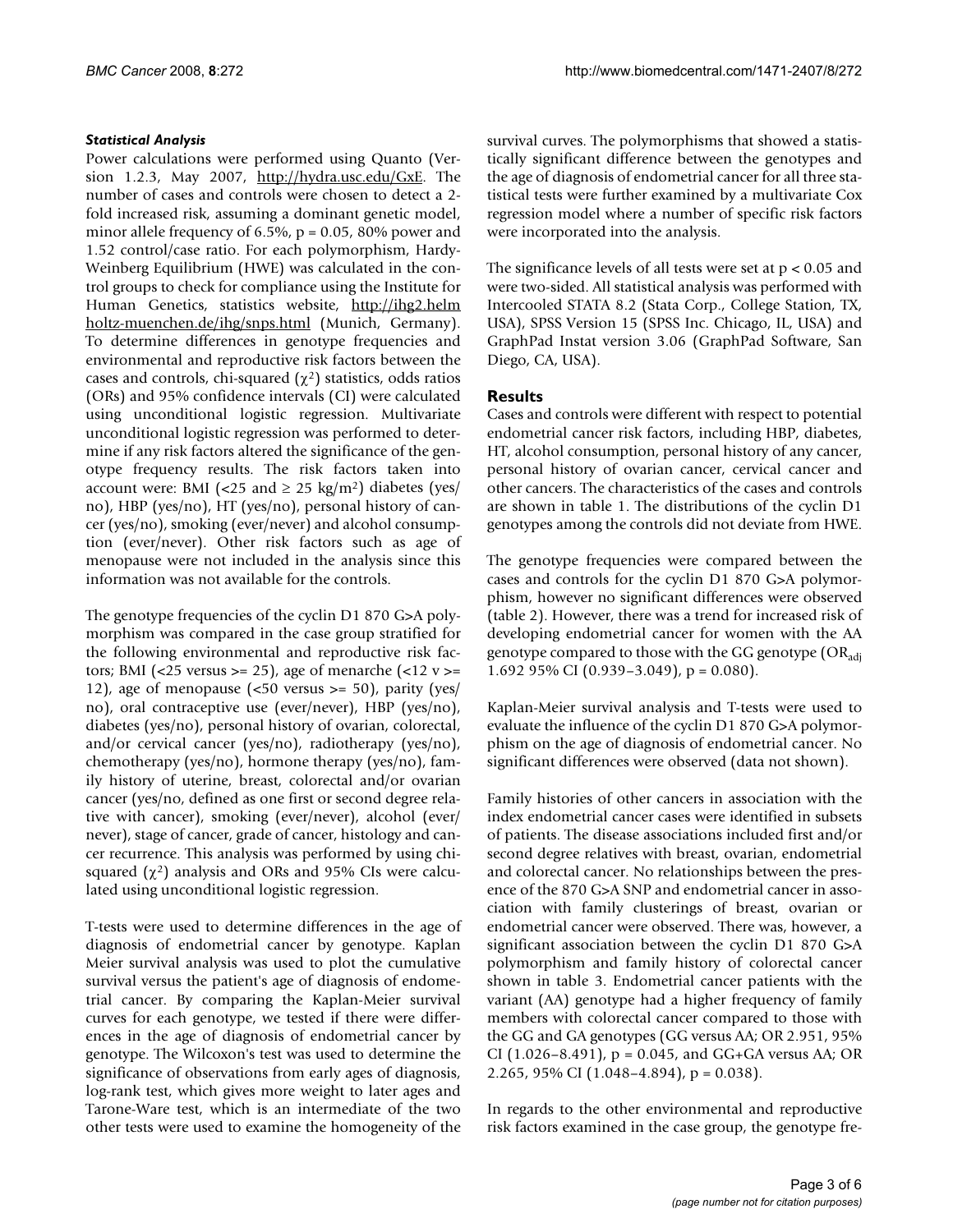| <b>Risk Factor</b>                             | Group                    | Cases $n$ $(\%)$ | Controls n (%) | <b>OR</b> | 95% CI           | P value        |
|------------------------------------------------|--------------------------|------------------|----------------|-----------|------------------|----------------|
| High Blood Pressure (yes/no)                   | yes                      | 107(56.0)        | 114(39.2)      | 1.978     | $1.366 - 2.864$  | p < 0.001      |
|                                                | no                       | 84 (44.0)        | 177(60.8)      |           |                  |                |
| Diabetes (yes/no)                              | yes                      | 44 (23.0)        | 31(10.7)       | 2.51      | $1.519 - 4.148$  | p < 0.001      |
|                                                | no                       | 147 (77.0)       | 260 (89.3)     |           |                  |                |
| Hormone Therapy (yes/no)                       | yes                      | 47 (24.6)        | 40 (13.7)      | 2.048     | $1.282 - 3.273$  | $p = 0.003$    |
|                                                | no                       | 144(75.4)        | 251(86.3)      |           |                  |                |
| Alcohol consumption (ever/never)               | ever                     | 92 (48.2)        | 228 (78.4)     | 0.257     | $0.172 - 0.382$  | $p \leq 0.001$ |
|                                                | never                    | 99 (51.8)        | 63(21.6)       |           |                  |                |
| <b>BMI</b>                                     | $<$ 25 kg/m <sup>2</sup> | 34(19.1)         | 72 (24.7)      | 0.718     | $0.454 - 1.136$  | $p = 0.157$    |
|                                                | $>= 25 \text{ kg/m}^2$   | 144(80.9)        | 219(75.3)      |           |                  |                |
| Smoking (ever/never)                           | ever                     | 52 (27.2)        | 68 (23.4)      | 1.227     | $0.807 - 1.865$  | $p = 0.338$    |
|                                                | never                    | 139 (72.8)       | 223 (76.6)     |           |                  |                |
| Ovarian Cancer (yes/no)                        | yes                      | 7(3.7)           | (0.3)          | 11.033    | $1.346 - 90.403$ | $p = 0.025$    |
|                                                | no                       | 184(96.3)        | 290 (99.7)     |           |                  |                |
| Cervical Cancer (yes/no)                       | yes                      | 8(4.2)           | 2(0.7)         | 6.317     | $1.327 - 30.077$ | $p = 0.021$    |
|                                                | no                       | 183 (95.8)       | 289 (99.3)     |           |                  |                |
| History of Ovarian or Cervical Cancer (yes/no) | yes                      | 15(7.9)          | 3(1.0)         | 8.182     | $2.335 - 28.663$ | $p = 0.001$    |
|                                                | no                       | 176(92.1)        | 288 (99.0)     |           |                  |                |
| Personal History of Any Cancer (yes/no)        | yes                      | 51(26.7)         | 28(9.6)        | 3.422     | $2.066 - 5.667$  | p < 0.001      |
|                                                | no                       | 140(73.3)        | 263 (90.4)     |           |                  |                |
| History of Skin Cancer (yes/no)                | yes                      | 20(10.5)         | 19(6.5)        | 1.674     | $0.869 - 3.228$  | $p = 0.124$    |
|                                                | no                       | 171(89.5)        | 272 (93.5)     |           |                  |                |
| History of Bowel Cancer (yes/no)               | yes                      | 10(5.2)          | 8(2.7)         | 1.954     | $0.757 - 5.045$  | $p = 0.166$    |
|                                                | no                       | 181 (94.8)       | 283 (97.3)     |           |                  |                |
|                                                |                          |                  |                |           |                  |                |

**Table 1: Comparison of Environmental and Reproductive Risk Factors between Cases and Controls**

Note: BMI not known for 13 cases.

quencies of the cyclin D1 870 G>A polymorphism showed no further significant results.

#### **Discussion**

It is well known that endogenous and exogenous estrogen is implicated in endometrial cancer etiology since their products and metabolites have the ability to cause DNA damage. Given the importance of cell cycle control for the maintenance of genomic integrity, it is conceivable that polymorphisms in the genes that drive these processes alter the efficiency of DNA repair, leading to disease initiation. The current study took into account a series of environmental and reproductive risk factors for both the cases and controls and the results support previous epidemiological data for the listed risk factors indicating that there were no unusual environmental characteristics associated with the study population.

This study focused on the 870 G>A polymorphism in cyclin D1 and its association with endometrial cancer risk. The 870 G>A polymorphism was not significantly associated with endometrial cancer risk. However, a trend

| Table 2: Association of Cyclin D1 870 G>A (rs603965) Polymorphism with Endometrial Cancer Risk |  |  |
|------------------------------------------------------------------------------------------------|--|--|
|                                                                                                |  |  |

| Cases $n$ $(\%)$<br>Genotype |            | Controls n (%) | $\chi^2$    | OR (95% CI) and p value                 |             |
|------------------------------|------------|----------------|-------------|-----------------------------------------|-------------|
| GG                           | 49 (25.7)  | 93 (32.1)      | $p = 0.161$ | 1.00 (reference)                        |             |
|                              |            |                |             | 1.262 $(0.771 - 2.066)_{\text{adiff}}$  | $p = 0.355$ |
|                              |            |                |             | $1.256(0.815 - 1.938)$                  | $p = 0.302$ |
| AA                           | 48(25.1)   | 55 (19.0)      |             | 1.692 $(0.939 - 3.049)$ <sub>adi#</sub> | $p = 0.080$ |
|                              |            |                |             | 1.656 (0.989-2.784)                     | $p = 0.057$ |
| $GA+AA$                      | 142(74.3)  | 197 (67.9)     | $p = 0.131$ | 1.383 $(0.869 - 2.201)$ <sub>adi#</sub> | $p = 0.172$ |
|                              |            |                |             | 1.368 (0.910–2.057)                     | $p = 0.132$ |
| $GG+GA$                      | 143 (74.9) | 235 (81.0)     | $p = 0.107$ | 1.458 $(0.889 - 2.393)_{\text{adiff}}$  | $p = 0.135$ |
|                              |            |                |             | 1.434 (0.924-2.226)                     | $p = 0.108$ |

Note: Minor Allele Frequency (MAF) 0.317.

# OR<sub>adi</sub>: Adjusted for BMI, HBP, diabetes, HT, personal history of cancer, smoking and alcohol use.

† p value: Wild type genotype (GG) compared to combination of heterozygous and homozygous variant genotypes (GA+AA).

‡ p value: Homozygous variant genotype (AA) compared to combination of wild type and heterozygous genotypes (GG+GA).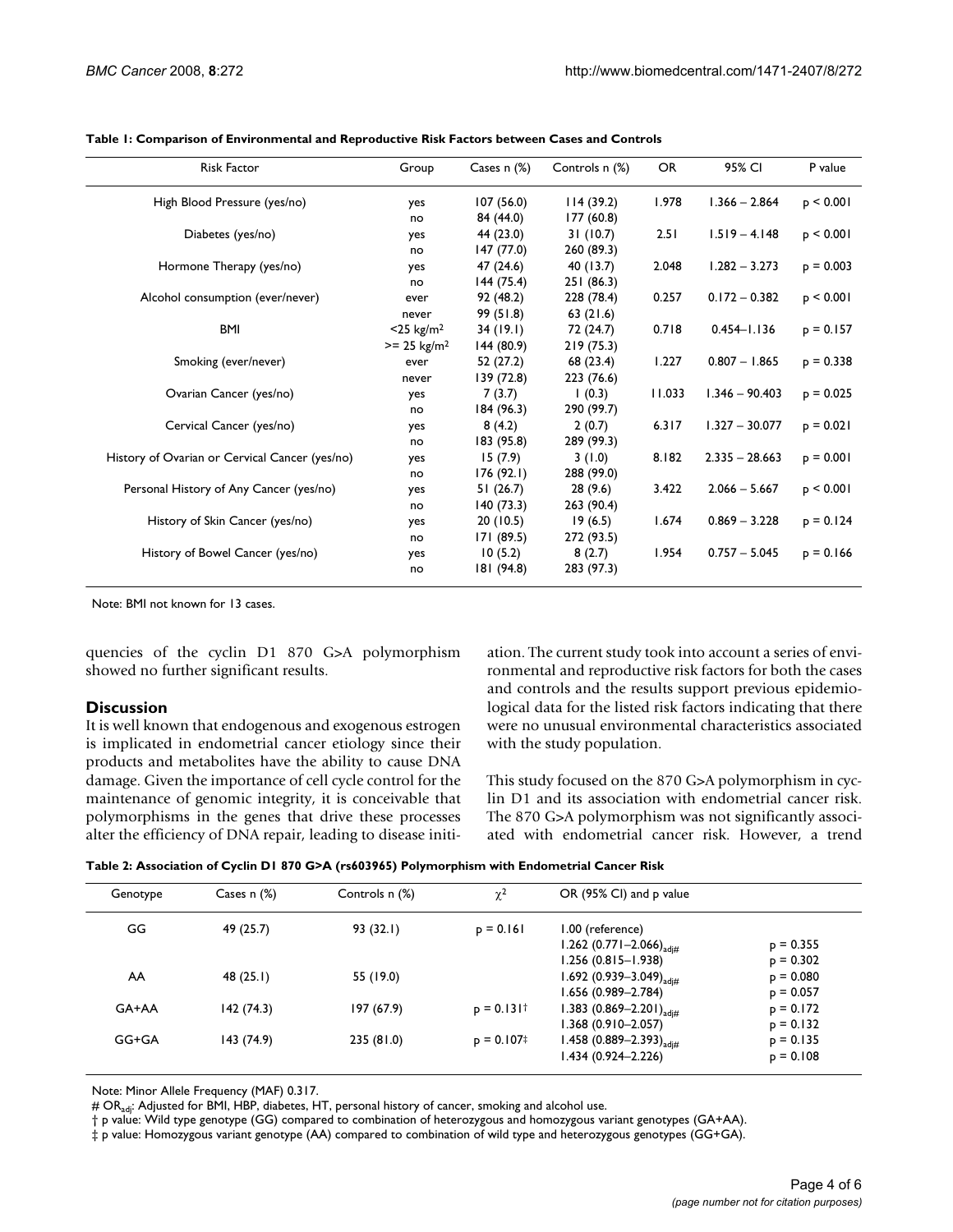| Genotype | FH of Colorectal Cancer in Endometrial Cancer Cases $(n = 191)$ | $\chi^2$  | OR (95% CI) and p value |                        |             |
|----------|-----------------------------------------------------------------|-----------|-------------------------|------------------------|-------------|
|          | Yes n $(\%)$                                                    | No n (%)  |                         |                        |             |
| GG       | 6(3.1)                                                          | 43 (22.5) | $p = 0.084$             | 1.00 (reference)       |             |
| GA       | 16(8.4)                                                         | 78 (40.8) |                         | 1.470 (0.536-4.034)    | $p = 0.454$ |
| AA       | 14(7.3)                                                         | 34 (17.8) |                         | $2.951(1.026 - 8.491)$ | $p = 0.045$ |
| GA+AA    | 30(15.7)                                                        | 112(58.6) | $p = 0.170#$            | $1.920(0.747 - 4.936)$ | $p = 0.176$ |
| GG+GA    | 22(11.5)                                                        | 121(63.4) | $p = 0.035^{\dagger}$   | 2.265 (1.048-4.894)    | $p = 0.038$ |

**Table 3: Association of Cyclin D1 870 G>A (rs603965) Polymorphism and Family History of Colorectal Cancer in Endometrial Cancer Cases**

Note: FH, family history.

# p value: Wild type genotype (GG) compared to combination of heterozygous and homozygous variant genotypes (GA+AA).

† p value: Homozygous variant genotype (AA) compared to combination of wild type and heterozygous genotypes (GG+GA).

towards the AA genotype imparting an increased risk of endometrial cancer compared to the GG genotype was observed. These results support the study of Kang et al. (2005) [12] who found a significant association between the AA genotype and an increased risk in endometrial cancer development in Korean women (GG+GA versus AA, OR<sub>adi</sub> 2.63 (1.04–6.66),  $p = 0.041$ ) and suggests that this polymorphism is acting as a disease modifier. Even though we did not observe a statistically significant result, the underlying biological plausibility remains consistent between the two studies. The most likely explanation for the difference in the significance of the results between the current study and that of Kang et al. (2005) [12] is the influence of different environmental factors affecting disease risk. A number of studies have shown that overexpression of cyclin D1 is associated with endometrial cancer and that it is an early event in tumourigenesis [3,4,6-9]. One report showed that  $50\%$  (7/14) of endometrial carcinomas had cyclin D1 overexpression and that there was no immunopositive difference between these carcinomas and simple hyperplasia which is a precursor for endometrial cancer development [3].

From the study participants two main familial associations were observed, one with colorectal cancer (36 endometrial cancer patients (18.8%) with family history of colorectal cancer) and the other with breast cancer (44 endometrial cancer patients (23.0%) with family history of breast cancer). Interestingly, analysing family history of colorectal cancer in patients with endometrial cancer and the cyclin D1 870 G>A polymorphism showed that endometrial cancer patients with the AA genotype had a higher frequency of family members with colorectal cancer compared to endometrial cancer patients with the GG or GA genotype combinations.

The association between endometrial cancer and colorectal cancer is well recognised in Lynch Syndrome (or HNPCC); however, endometrial cancer associations with other malignancies are less well defined and there is little written in the literature about breast/endometrial cancer familial clustering. No association was observed between the cyclin D1 G870A SNP and endometrial/breast cancer families whereas an association was observed between this polymorphism and the increased likelihood of colorectal cancer in other family members.

There have been a number of studies that have focused on the cyclin D1 870 G>A polymorphism and colorectal cancer development however these reports are somewhat conflicting [16-18]. Some studies have reported an association between the cyclin D1 870 G>A polymorphism and the age of diagnosis of colorectal disease in HNPCC [19- 21]. Endometrial cancer is the most common cancer in women with HNPCC and the second most common cancer overall in this syndrome [22], therefore the association of the cyclin D1 870 G>A polymorphism and a family history of colorectal cancer is intriguing and suggests that this polymorphism may be related to the increased risk of endometrial cancer in HNPCC.

This study has a number of strengths since it was a population-based case-control investigation that had a relatively large sample size to detect an association and detailed information of specific risk factors. However, these results must be confirmed in a larger population and more studies should be conducted on the association between the cyclin D1 870 G>A polymorphism and endometrial cancer risk. Additionally, the relationship between the cyclin D1 870 G>A polymorphism and HNPCC, specifically hMSH2 mutation carriers, should also be confirmed in further studies.

In conclusion, we have shown that the 870 G>A polymorphism in cyclin D1 may be associated with endometrial cancer risk and provided support for an association with colorectal cancer risk.

#### **Acknowledgements**

The authors would like to acknowledge the NBN Children's Cancer Research Group, the University of Newcastle, the Centre for Information